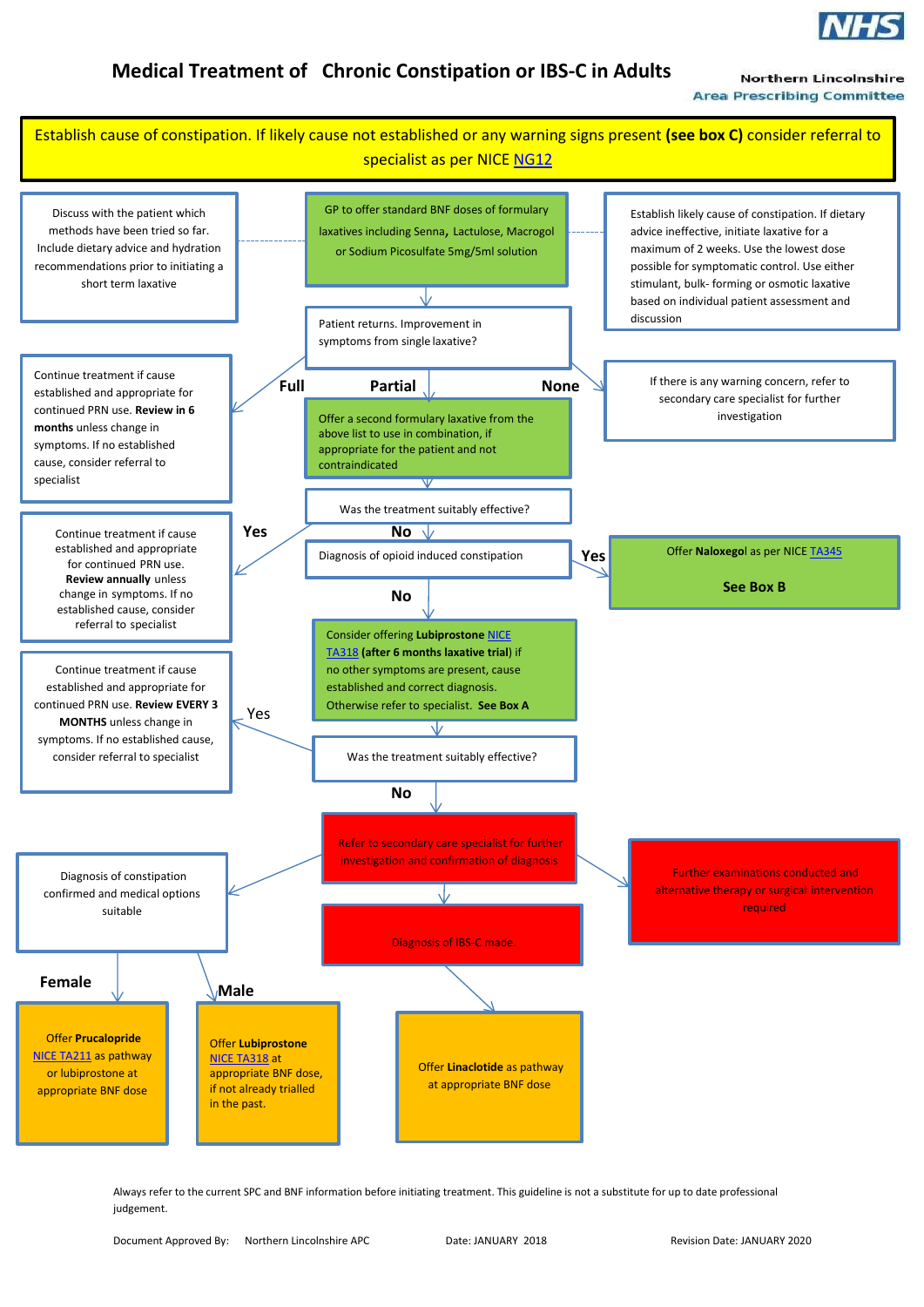

**Northern Lincolnshire Area Prescribing Committee** 

### **Box A: Lubiprostone** [NICE TA318](https://www.nice.org.uk/guidance/ta318)

j

Lubiprostone is recommended as an option for treating chronic idiopathic constipation, that is, for adults in whom treatment with at least 2 laxatives from different classes, at the highest tolerated recommended doses for at **least 6 months**, has failed to provide adequate relief and for whom invasive treatment for constipation is being considered.

If no effective response after 2 weeks treatment, the patient should be re-examined and the benefit of continuing treatment reconsidered.

Lubiprostone should only be prescribed by a clinician with experience of treating chronic idiopathic constipation, who has carefully reviewed the patient's previous courses of laxative treatments.

**Dietary and lifestyle**

routine

urge

Increase fibre and fluid intake Increase activity and exercise Regular unhurried toilet

Responding to defaecation

**Source of diet information:** Food Fact Sheets on [Fibre](https://www.bda.uk.com/foodfacts/fibrefoodfactsheet.pdf) and

[Fruit and vegetables](https://www.bda.uk.com/foodfacts/FruitVeg.pdf)  Public Health England's booklet [The Eatwell Guide](https://www.gov.uk/government/uploads/system/uploads/attachment_data/file/551502/Eatwell_Guide_booklet.pdf)

### **Box B: Naloxego**l [NICE TA345](https://www.nice.org.uk/guidance/ta345)

Naloxegol is indicated, as an option, for the treatment of opioid-induced constipation in adult when the constipation is not adequately responding to laxatives.

An inadequate response is defined as opioid-induced constipation symptoms of at least moderate severity in at least 1 of the 4 stool symptom domains while taking at least 1 class of laxative for at least 4 days during the prior 2 weeks.

The four stool symptoms domain are: incomplete bowel movement, hard stools, straining or false alarms.

Starting dose is 25mg daily (renal impairment: start at 12.5mg daily), see BNF an[d SPC](http://www.medicines.org.uk/emc/medicine/30483)

Stop all maintenance laxative treatments.

If no adequate response, refer to specialist.

**Box C – Red flags/Warning signs**

Unexplained weight loss Unexplained abdominal pain Unexplained rectal bleeding Iron deficiency anaemia Tenesmus Family history of bower cancer or

inflammatory bowel disease Test positive for faecal occult blood See NICE [NG12](https://www.nice.org.uk/guidance/ng12)

### **Colour code**:

continuation

Green: GP initiating and monitoring Amber: Specialist initiation with GP continuation. Red: Specialist Treatment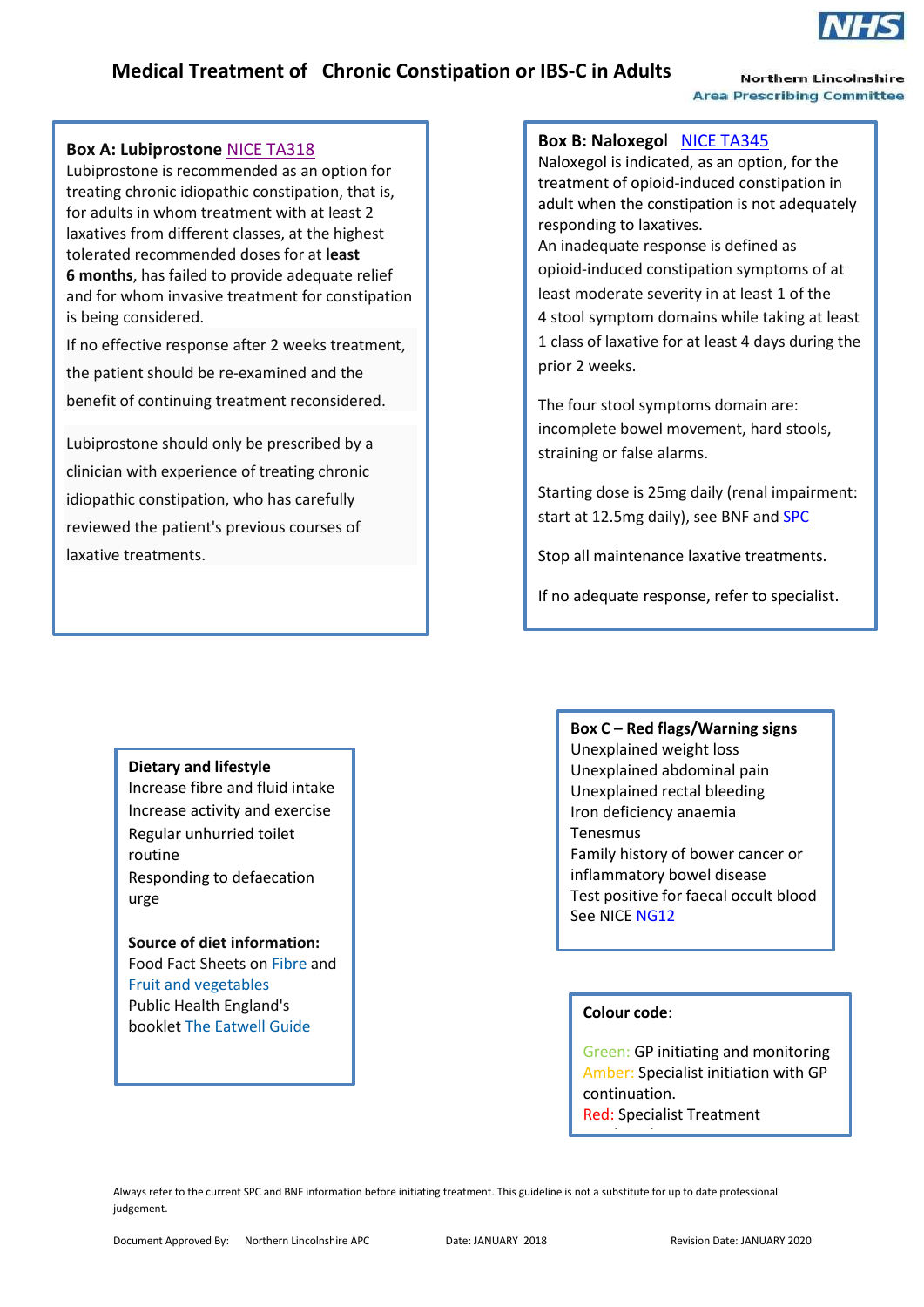

**Northern Lincolnshire Area Prescribing Committee** 

## **Prucalopride Pathway**

Prucalopride can be used for the treatment of chronic constipation in women in whom laxatives have not produced adequate response

At least two laxatives from different classes, at the highest tolerated recommended doses for at least 6 months

No adequate response

Initiate Prucalopride (specialist only). Patient remains under specialist care. A review takes place at 4 weeks and continued if appropriate for a further 4 weeks

After the initial 8 weeks treatment, prescribing is continued in primary care by GP if adequate response to Prucalopride

If good response  $\sim$  If no/inadequate response, refer to specialist

 by specialist at 6 months review OPD

i

 If no /inadequate response

If good response

Prescribing continued by GP for a further 6 months

i<br>Li

Invasive management (*stoma/sacral neuromodulation/biofeedback ) – see Management of Constipation Flowchart*

Prucalopride is for use in only women [NICE TA211.](https://www.nice.org.uk/guidance/ta211/chapter/1-Guidance)

Prucalopride has now bee[n licensed](https://www.medicinescomplete.com/mc/bnf/current/PHP668-prucalopride.htm?q=prucalopride&t=search&ss=text&tot=4&p=1#_hit) for use in men and women. NICE has not updated its guidance for use in men.

If not effective after 4 weeks, the patient should be re-examined and benefit of treatment continuation reviewed.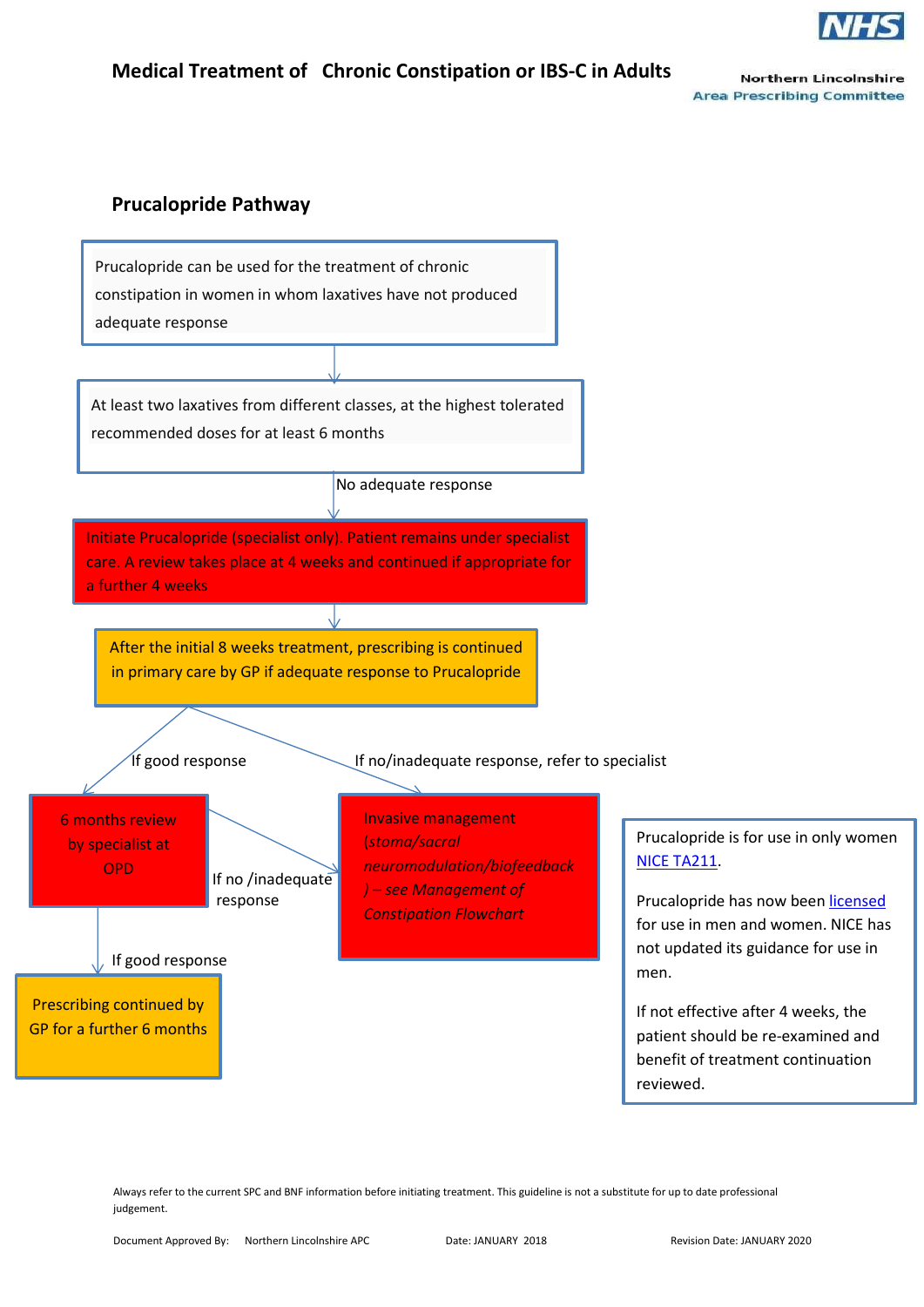

**Northern Lincolnshire Area Prescribing Committee** 

### **IBS-C Pathway with Linaclotide**